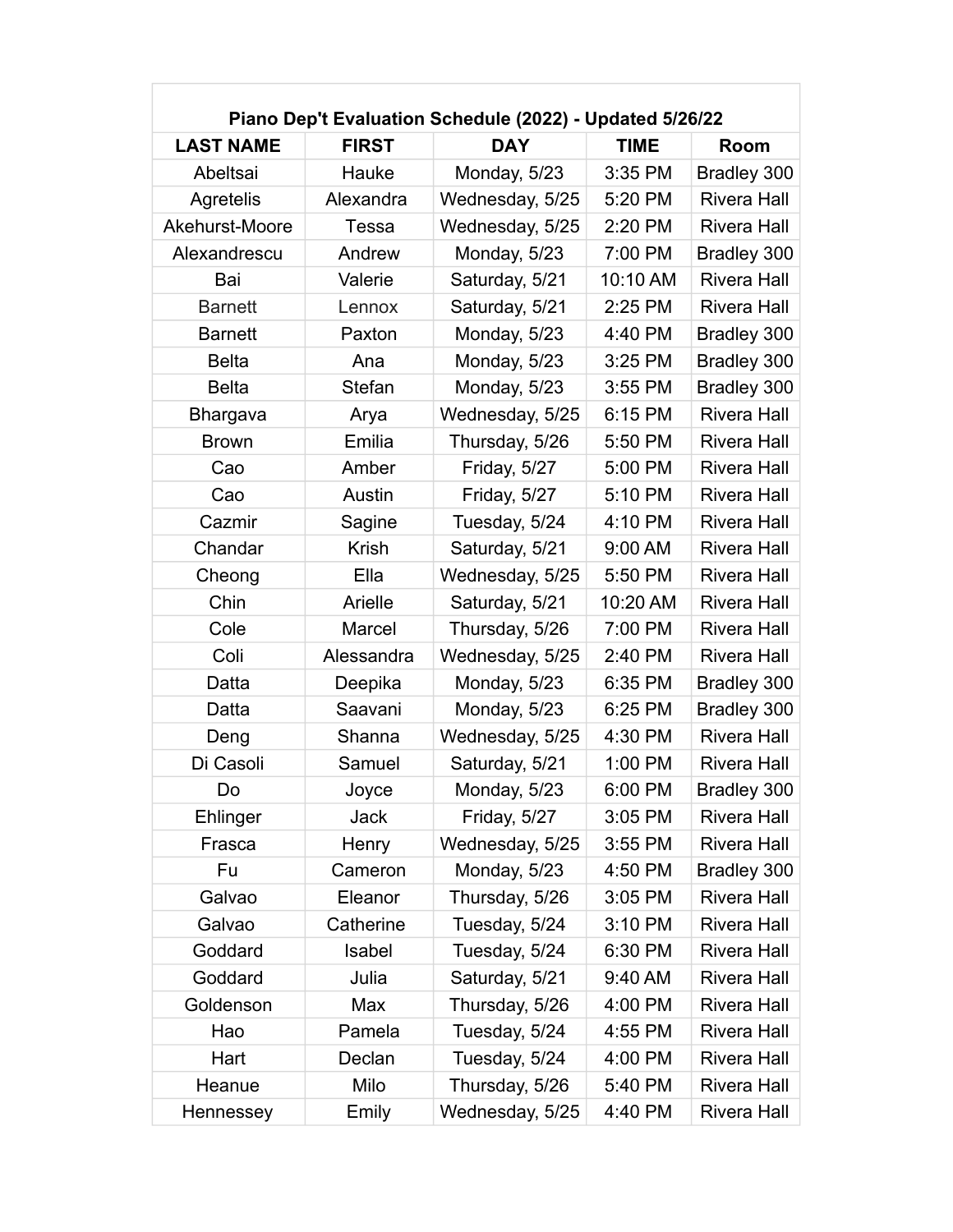| Hennessey    | Tommy    | Wednesday, 5/25 | 4:50 PM  | <b>Rivera Hall</b> |
|--------------|----------|-----------------|----------|--------------------|
| Hia          | Maily    | Tuesday, 5/24   | 7:30 PM  | <b>Rivera Hall</b> |
| Ho           | Alex     | Monday, 5/23    | 4:30 PM  | Bradley 300        |
| Ho           | Andrew   | Wednesday, 5/25 | 6:40 PM  | <b>Rivera Hall</b> |
| Hong         | Darian   | Monday, 5/23    | 4:20 PM  | Bradley 300        |
| Hou          | Jianji   | Wednesday, 5/25 | 4:20 PM  | <b>Rivera Hall</b> |
| Houston      | William  | Wednesday, 5/25 | 4:05 PM  | <b>Rivera Hall</b> |
| Huang        | Xiaoxiao | Thursday, 5/26  | 3:15 PM  | <b>Rivera Hall</b> |
| <b>Iskoz</b> | Sasha    | Tuesday, 5/24   | 5:50 PM  | <b>Rivera Hall</b> |
| Ivanovic     | Zoja     | Wednesday, 5/25 | 5:00 PM  | <b>Rivera Hall</b> |
| Jiang        | Zhuo Yan | Wednesday, 5/25 | 6:00 PM  | <b>Rivera Hall</b> |
| Johnson      | Conner   | Tuesday, 5/24   | 6:00 PM  | <b>Rivera Hall</b> |
| Johnson      | William  | Wednesday, 5/25 | 5:40 PM  | <b>Rivera Hall</b> |
| Kaddis       | Felix    | Tuesday, 5/24   | 5:30 PM  | <b>Rivera Hall</b> |
| Kaddis       | Max      | Tuesday, 5/24   | 5:20 PM  | <b>Rivera Hall</b> |
| Kane         | Aydin    | Saturday, 5/21  | 12:15 PM | <b>Rivera Hall</b> |
| Karlsson     | Ulrika   | Tuesday, 5/24   | 7:10 PM  | <b>Rivera Hall</b> |
| Khaykovich   | Omri     | Friday, 5/27    | 4:45 PM  | <b>Rivera Hall</b> |
| Khoory       | Sofia    | Wednesday, 5/25 | 3:15 PM  | <b>Rivera Hall</b> |
| Lal          | Arya     | Thursday, 5/26  | 6:10 PM  | <b>Rivera Hall</b> |
| Lam          | Ayla     | Friday, 5/27    | 3:30 PM  | <b>Rivera Hall</b> |
| Le           | Aidan    | Friday, 5/27    | 6:20 PM  | <b>Rivera Hall</b> |
| Le           | Albert   | Friday, 5/27    | 6:10 PM  | <b>Rivera Hall</b> |
| Lee          | Noah     | Friday, 5/27    | 3:40 PM  | <b>Rivera Hall</b> |
| Li           | Alina    | Saturday, 5/21  | 12:25 PM | <b>Rivera Hall</b> |
| Li           | Athena   | Saturday, 5/21  | 12:35 PM | <b>Rivera Hall</b> |
| Li           | Eric     | Tuesday, 5/24   | 3:20 PM  | <b>Rivera Hall</b> |
| Li           | Oscar    | Saturday, 5/21  | 11:00 AM | <b>Rivera Hall</b> |
| Li           | Rex      | Friday, 5/27    | 6:00 PM  | <b>Rivera Hall</b> |
| Liu          | Allison  | Friday, 5/27    | 7:05 PM  | <b>Rivera Hall</b> |
| Liu          | Deborah  | Thursday, 5/26  | 6:20 PM  | <b>Rivera Hall</b> |
| Mani         | Anand    | Saturday, 5/21  | 9:10 AM  | <b>Rivera Hall</b> |
| Mathew       | Gaiyatri | Monday, 5/23    | 5:10 PM  | Bradley 300        |
| Meng         | Melanie  | Friday, 5/27    | 4:35 PM  | <b>Rivera Hall</b> |
| Menke        | Juliet   | Friday, 5/27    | 4:15 PM  | <b>Rivera Hall</b> |
| Metlapally   | Swara    | Monday, 5/23    | 6:15 PM  | Bradley 300        |
| Mobed        | Neda     | Friday, 5/27    | 5:50 PM  | <b>Rivera Hall</b> |
| Mozayeni     | Leo      | Saturday, 5/21  | 2:15 PM  | <b>Rivera Hall</b> |
| Mullen       | Leah     | Wednesday, 5/25 | 2:30 PM  | Rivera Hall        |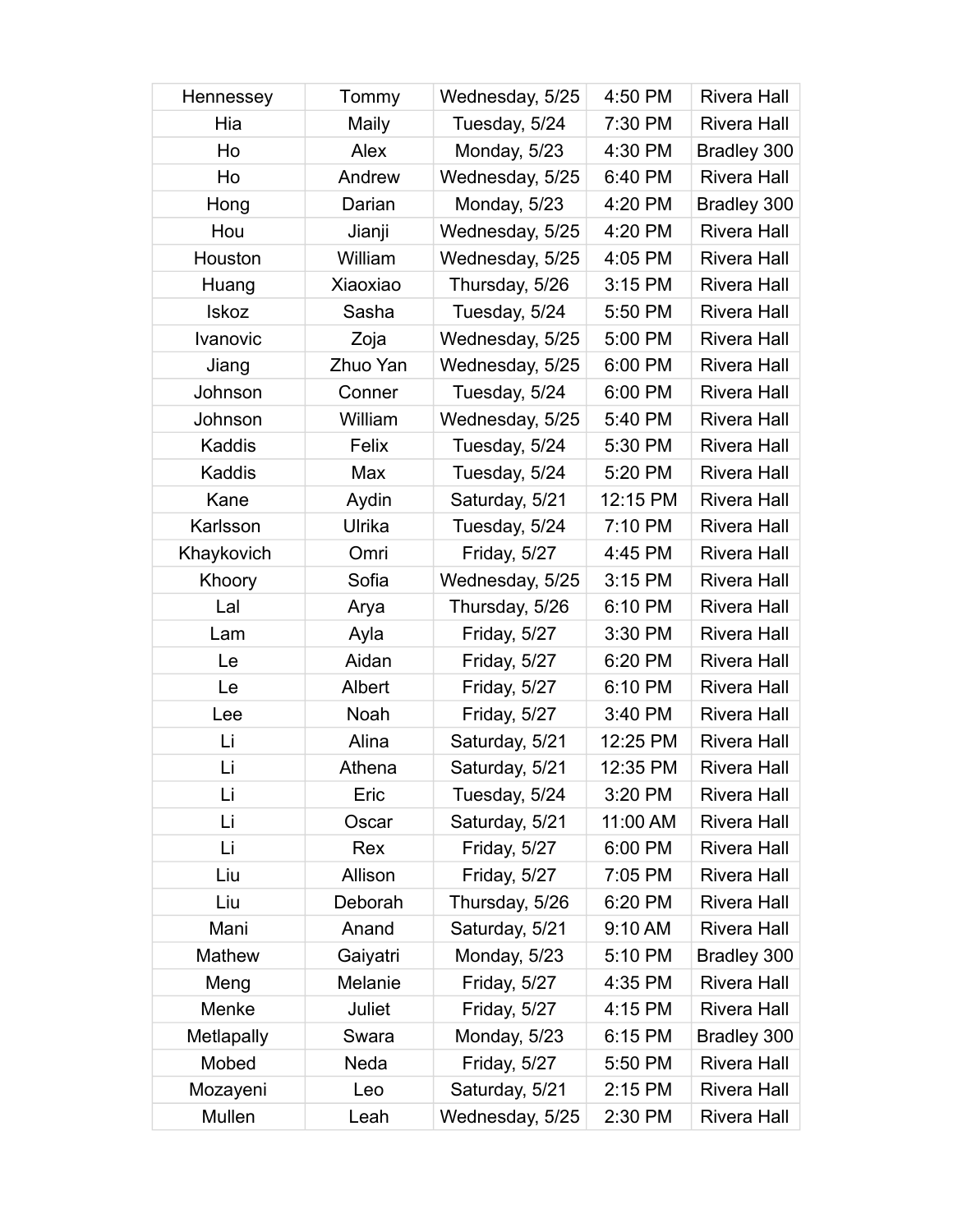| Noone             | J.P.        | Friday, 5/27        | 3:50 PM  | <b>Rivera Hall</b> |
|-------------------|-------------|---------------------|----------|--------------------|
| Ogan              | Lily        | Tuesday, 5/24       | 3:00 PM  | <b>Rivera Hall</b> |
| Park              | Victoria    | Monday, 5/23        | 6:45 PM  | Bradley 300        |
| Pena              | Alma        | Tuesday, 5/24       | 5:40 PM  | <b>Rivera Hall</b> |
| Peng              | Elaine      | Monday, 5/23        | 4:05 PM  | <b>Rm 300</b>      |
| Pesce             | Andrew      | Monday, 5/23        | 7:15 PM  | Bradley 300        |
| Pompei            | Max         | Saturday, 5/21      | 12:00 PM | <b>Rivera Hall</b> |
| Prosek            | Will        | Tuesday, 5/24       | 5:10 PM  | <b>Rivera Hall</b> |
| Qi                | Max         | Tuesday, 5/24       | 3:50 PM  | <b>Rivera Hall</b> |
| Rezania           | Ryon        | Monday, 5/23        | 5:00 PM  | Bradley 300        |
| Santora           | Lydia       | Tuesday, 5/24       | 4:45 PM  | <b>Rivera Hall</b> |
| Sawatdiphong      | Benjamin    | Monday, 5/23        | 3:15 PM  | Bradley 300        |
| <b>Schutte</b>    | Griffin     | Friday, 5/27        | 2:20 PM  | <b>Rivera Hall</b> |
| Scull             | Tala        | Saturday, 5/21      | 9:20 AM  | <b>Rivera Hall</b> |
| Seo               | Daeyoung    | Tuesday, 5/24       | 6:20 PM  | <b>Rivera Hall</b> |
| Severson          | Georgina    | Friday, 5/27        | 5:30 PM  | <b>Rivera Hall</b> |
| Shi               | Lucas       | Tuesday, 5/24       | 4:35 PM  | <b>Rivera Hall</b> |
| Sichani           | Sophie      | Tuesday, 5/24       | 3:30 PM  | <b>Rivera Hall</b> |
| Smarason          | Magdalena   | Wednesday, 5/25     | 3:45 PM  | <b>Rivera Hall</b> |
| Sonoma Su         | Chloe       | Saturday, 5/21      | 10:40 AM | <b>Rivera Hall</b> |
| Sorel             | Caroline    | Friday, 5/27        | 2:45 PM  | <b>Rivera Hall</b> |
| Springhorn        | Noah        | Tuesday, 5/24       | 2:35 PM  | <b>Rivera Hall</b> |
| Stafford          | Grace       | Monday, 5/23        | 5:20 PM  | Bradley 300        |
| <b>Stick</b>      | Matthew     | Friday, 5/27        | 4:25 PM  | <b>Rivera Hall</b> |
| <b>Strohacker</b> | Jeb         | Monday, 5/23        | 5:40 PM  | Bradley 300        |
| Suliman           | Henry       | Tuesday, 5/24       | 4:25 PM  | <b>Rivera Hall</b> |
| Suri              | Emma        | Saturday, 5/21      | 9:50 AM  | <b>Rivera Hall</b> |
| <b>Svec</b>       | Elise       | Saturday, 5/21      | 1:15 PM  | <b>Rivera Hall</b> |
| Tarafdar          | Neena       | Thursday, 5/26      | 6:50 PM  | <b>Rivera Hall</b> |
| Thomsen           | Charlize    | Tuesday, 5/24       | 2:50 PM  | <b>Rivera Hall</b> |
| Tillen            | Christopher | Wednesday, 5/25     | 6:25 PM  | <b>Rivera Hall</b> |
| <b>Topetzes</b>   | Greg        | Wednesday, 5/25     | 5:30 PM  | <b>Rivera Hall</b> |
| <b>Topetzes</b>   | Yianni      | Thursday, 5/26      | 6:00 PM  | <b>Rivera Hall</b> |
| <b>Trappe</b>     | Max         | Monday, 5/23        | 3:45 PM  | Bradley 300        |
| Tushman           | Audrey      | Friday, 5/27        | 6:40 PM  | <b>Rivera Hall</b> |
| Tushman           | Henry       | <b>Friday, 5/27</b> | 6:50 PM  | <b>Rivera Hall</b> |
| Tushman           | Julian      | Friday, 5/27        | 6:30 PM  | <b>Rivera Hall</b> |
| Wang              | Athena      | Wednesday, 5/25     | 5:10 PM  | <b>Rivera Hall</b> |
| Wang              | Kevin       | Monday, 5/23        | 5:50 PM  | Bradley 300        |